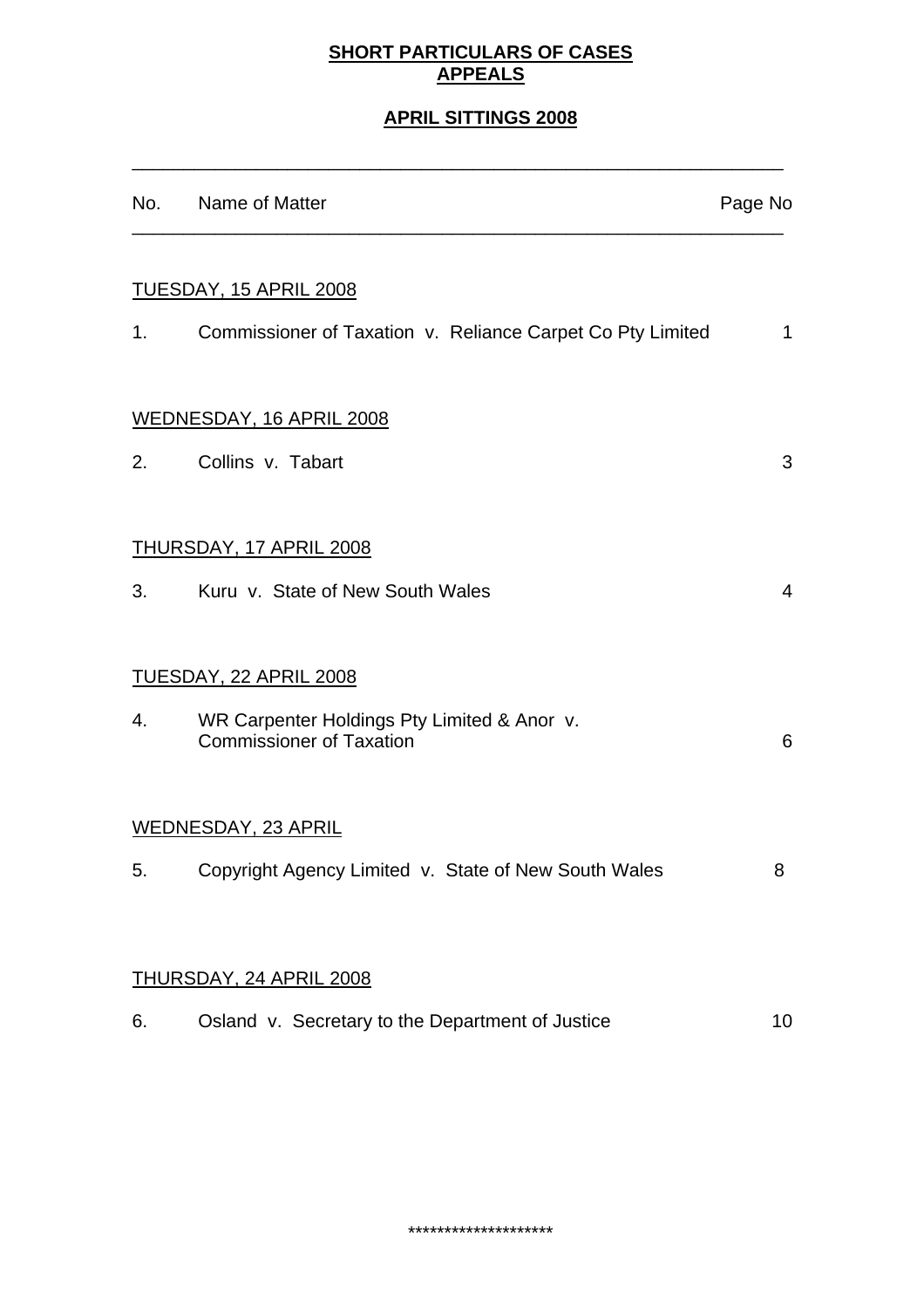## **COMMISSIONER OF TAXATION v RELIANCE CARPET CO PTY LIMITED (M163/2007)**

| Court appealed from: | Full Court of the Federal Court of Australia |
|----------------------|----------------------------------------------|
| Date of judgment:    | 5 July 2007                                  |

Date special leave granted: 14 December 2007

The appellant assessed the respondent as being liable to pay an amount of Goods and Services Tax in respect of a deposit that had been forfeited to it upon the rescission of a contract for the sale of property. The respondent sought review of the assessment arguing that, by rescinding the contract, it did not make a "supply" or, in the alternative, that the forfeiture of the deposit was a payment of liquidated damages for breach of contract. It argued that as the supply was made for consideration pursuant to s 9 - 5(a) of *A New Tax System (Goods and Services Tax) Act* 1999 (Cth) (the GST Act), no tax was payable.

The AAT (Olney DP) affirmed the decision of the appellant. The Tribunal reasoned that upon execution of the contract the respondent, as vendor, made a supply in that, in terms of  $s$  9 - 10(2)(g) of the GST Act, it "entered into an obligation" to perform the contract and payment of the deposit was consideration for a supply in that it was a "payment in connection with a supply" in terms of s 9 - 15(1)(a). However, by virtue of s 99 - 5(1), the deposit was not to be treated as consideration for a supply unless forfeited or applied as purchased money. Upon forfeiture, s 99 - 10(1) applied to attribute the GST liability to the tax period within which the deposit was forfeited. Finally, the Tribunal held that there was no basis for the proposition that the forfeiture of the deposit was in effect the payment of liquidated damages for breach of contract. The deposit was not calculated on the basis that it was a genuine pre-estimate of the damages likely to be suffered by the appellant in the event of the purchaser's breach, nor was it agreed to as such by the purchaser.

The Full Federal Court (Heerey, Stone and Edmonds JJ) unanimously allowed the respondent's appeal. The Full Court found that when the respondent entered into the contract of sale, the supply contemplated was a single supply of real property; nothing more and nothing less. Where the contract was rescinded prior to completion and the deposit thereby forfeited, the contemplated supply did not materialise. This had the result that there was no supply by the vendor for which the deposit paid by the purchaser would be consideration. There was no supply of interim obligations, either at the point of rescission or subsequently. By issuing the rescission notice the respondent did not surrender any rights or release the purchaser from any obligations. Section 99 - 5 did not operate to deem the existence of supply in respect of a forfeited deposit. That section depended on the prior identification of a supply for which the deposit could be treated as consideration.

The respondent will also be seeking to rely on a Notice of Contention.

The grounds of appeal are:

• the Court misconstrued s 9 - 10 of *A New Tax System (Goods and Services Tax) Act* 1999 (Cth) ("the GST Act") in holding that the deposit paid to the respondent on entering into the contract for the sale of land was not consideration for a supply where the contract was rescinded, the deposit forfeited to the respondent and the land not transferred to the purchaser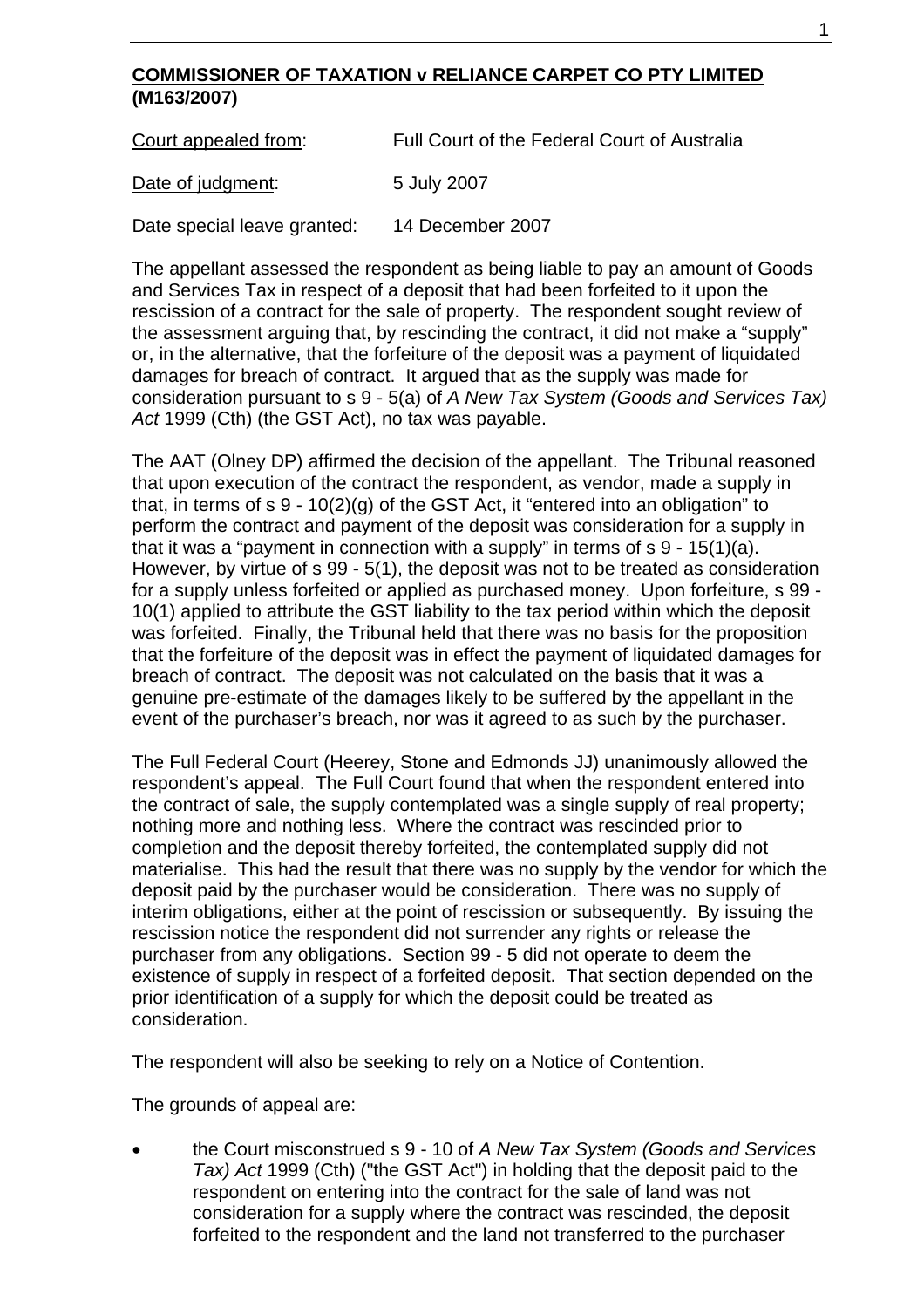• In particular, the Court erred in holding that the only supply by the respondent under the contract for the sale of land was to be the transfer of real property and that:

 (i) both the entry into the contract and the taking of the deposit were "incidental or ancillary" to that intended supply; and

 (ii) the taking of the deposit and its later forfeiture upon rescission were to be disregarded for the purposes of the GST Act where that intended supply did not take place.

• Alternatively, the Court misconstrued s 9 - 10 of the GST Act in holding that the rescission of the contract for the sale of land was not a supply made by the respondent to the purchaser.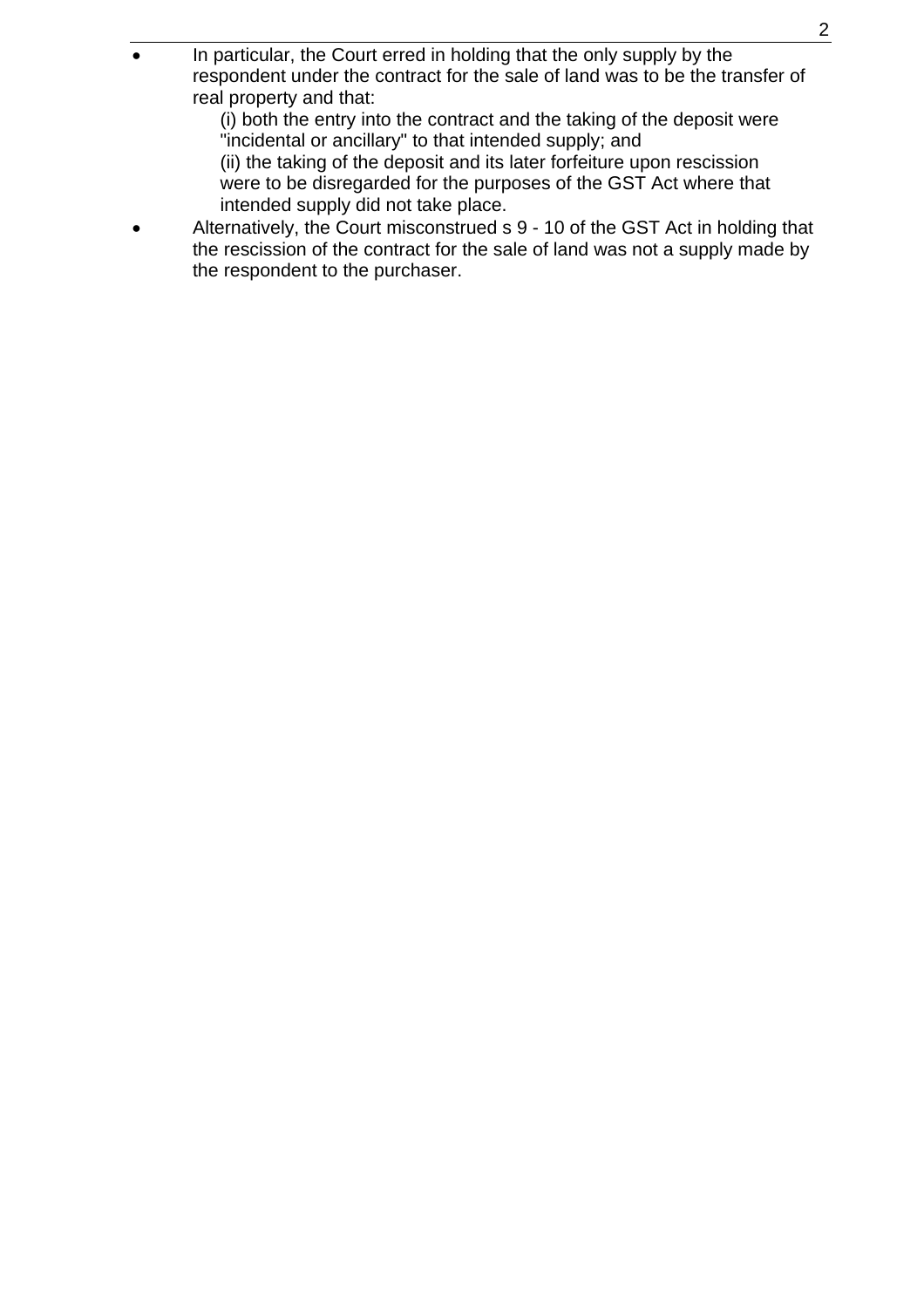## **COLLINS v TABART (S638/2007)**

| Court appealed from:            | New South Wales Court of Appeal |
|---------------------------------|---------------------------------|
| Date of judgment:               | 4 April 2007                    |
| Date of grant of special leave: | 6 December 2007                 |

The appellant was seriously injured on 2 July 2002 whilst driving his truck north on the F3 Freeway. Approximately 3 km north of the Ourimbah roundabout he collided with the respondent's vehicle and then veered out of control. The principal issue at trial was whether the collision took place in the breakdown lane or whether the respondent's vehicle suddenly veered across the appellant's path. It was the respondent's case that he had stopped in the breakdown lane to make a mobile phone call. Records indicated that he was on the phone at the time of the collision.

Gibb DCJ found that, in light of the observations and measurements of police officers attending the scene of the accident, there could be no doubt that the respondent's vehicle was wholly in the breakdown lane when the accident occurred. Her Honour accepted expert evidence to the effect that the vehicle was wholly in the breakdown lane. She made a number of positive credibility findings with respect to the witnesses who gave evidence consistent with the respondent's account. She concluded that there was no breach of duty by the respondent causative of the accident.

The Court of Appeal (Mason P, Beazley & Tobias JJA) gave a unanimous decision dismissing the appeal. The Court indicated that no question of principle was raised. The Court further noted that the appellant gave inconsistent versions of how the accident happened and that none of his versions, when compared with the objective evidence, represented the likelihood of the accident happening as he said it did.

The Court agreed that there could be no doubt that the respondent's vehicle was in the breakdown lane at the time of the collision. No error was demonstrated in her Honour's analysis of the evidence of each witness. Whilst there were aspects of her Honour's reasons that possibly raised appellable issues, her conclusion was correct. The appellant's case turned on whether he established that the respondent's vehicle moved unexpectedly in front of him. The evidence of gouge marks incontrovertibly established the contrary.

The grounds of appeal include:

- The Court of Appeal, having recognised that the judgment appealed from was credit-based, held that findings of the primary judge, crucial to the credit of the respondent, had been wrongly made but failed in their judgment to give effect to those findings of error.
- The Court of Appeal misstated the "real contest between the parties" and were influenced in their judgment by that error.
- The Court of Appeal found that the learned trial judge had analysed carefully the evidence of the witnesses in the case without reference to the many misstatements of that evidence in her Honour's judgment the subject of grounds of appeal by the applicant.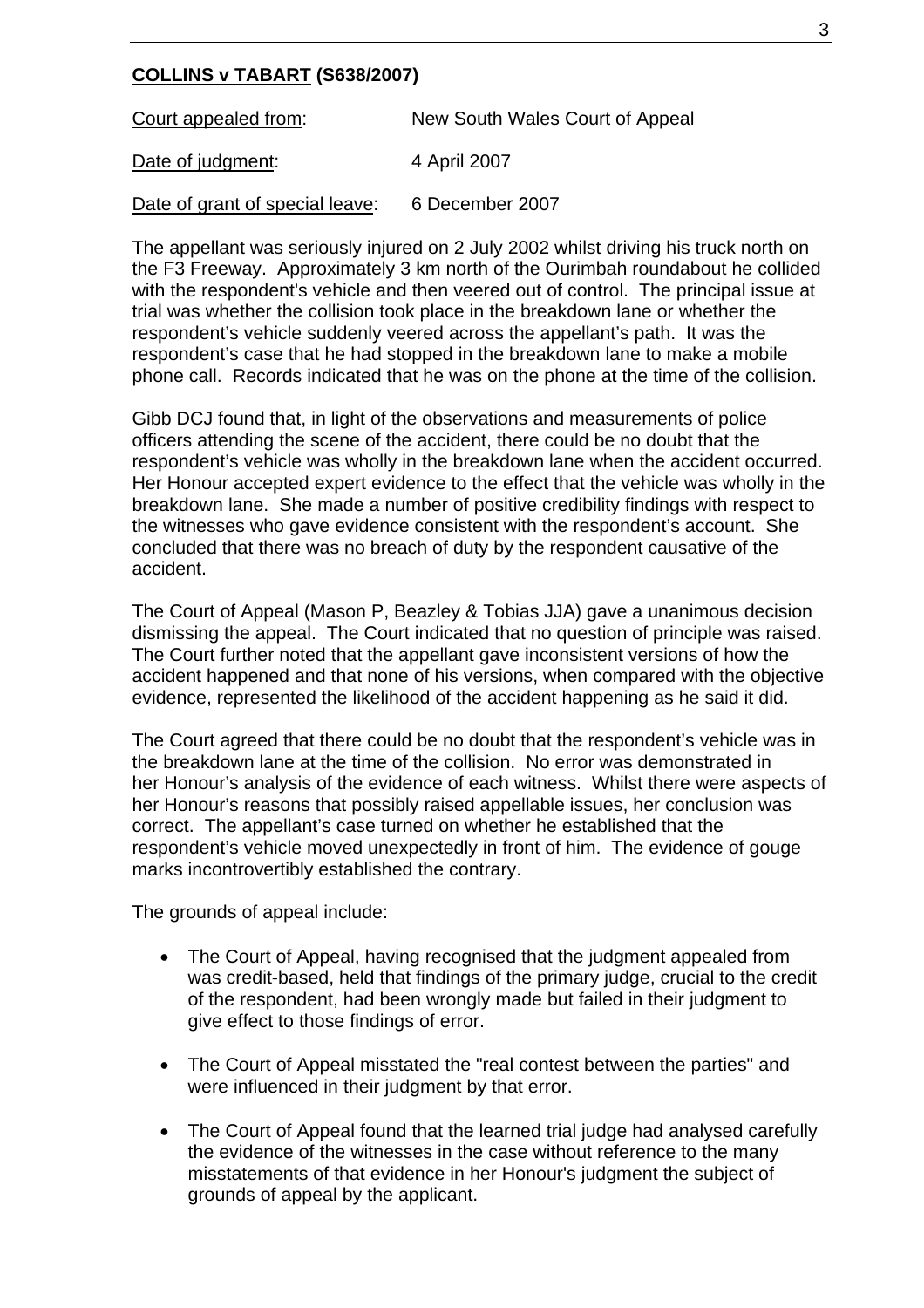#### **KURU v STATE OF NEW SOUTH WALES (S649/2007)**

| Court appealed from:                            | New South Wales Court of Appeal |
|-------------------------------------------------|---------------------------------|
| Date of judgment:                               | 5 June 2007                     |
| Date of grant of special leave: 6 December 2007 |                                 |

This appeal concerns the police powers under statute and common law to enter premises.

The appellant commenced proceedings against the respondent seeking damages for trespass to property, to the person, false imprisonment and negligence. The proceedings arose out of an incident whereby several police officers responding to a call alerting them to a domestic incident between the appellant and his partner, entered the appellant's apartment. At the time of entry the appellant was in the shower and his partner had left the premises. When he discovered their presence, the appellant had initially agreed to the police looking around the apartment but later withdrew his permission and asked them to leave. When they refused to do so a physical altercation ensued resulting in the appellant's arrest and detention. The appellant suffered a number of injuries in the course of the arrest. Murray ADCJ upheld the appellant's claim for trespass to property, trespass to the person, false imprisonment and negligence. Damages of \$418,265 were awarded.

The respondent's appeal to the Court of Appeal (Mason P, Santow and Ipp JJA) was allowed. The principal question on appeal was whether the police entry and their continued presence was permitted by s 357F of the *Crimes Act* 1900 (NSW) ("the Act") and, to the extent applicable, s 357H of the Act or common law so as to obviate any trespass to the person or property or false imprisonment.

Santow JA found that the police were entitled, both at common law and under s 357H of the Act, to enter the appellant's apartment and to remain, even after the invitation had been withdrawn, for the purposes of investigating the domestic violence complaint. Although there had been no express consent, the appellant had given implied consent to the police entry to inspect the property to see if there was an injured woman there. The existence of such implied consent overcame the appellant's reliance on a decision of this Court in *Plenty v Dillon* (1991) 171 CLR 635. His Honour also found that at common law the police were able, notwithstanding the withdrawal of the invitation when the process of investigation was not yet complete, to carry out their investigative purpose to completion. They were entitled to complete their task either by further inspection on the premises or by making contact with the appellant's partner outside the premises. His Honour did not consider that common law entitled the appellant to withdraw an invitation when the invitation was originally to do that which the police were still in the course of doing. The police had the requisite justification.

Ipp JA noted that it could not have been disputed that the police, when entering the apartment, believed on reasonable grounds that a domestic violence offence had recently been committed there. It followed that, by s 357F, if the police were invited by the appellant to enter the apartment for the purpose of investigating whether such an offence had been committed, they were lawfully entitled to do so. His Honour noted the lower court finding that there was no invitation to enter because at the time of entry the appellant was in the shower. Ipp JA rejected the contention that an invitation to enter premises could only be made when a police officer was outside the premises.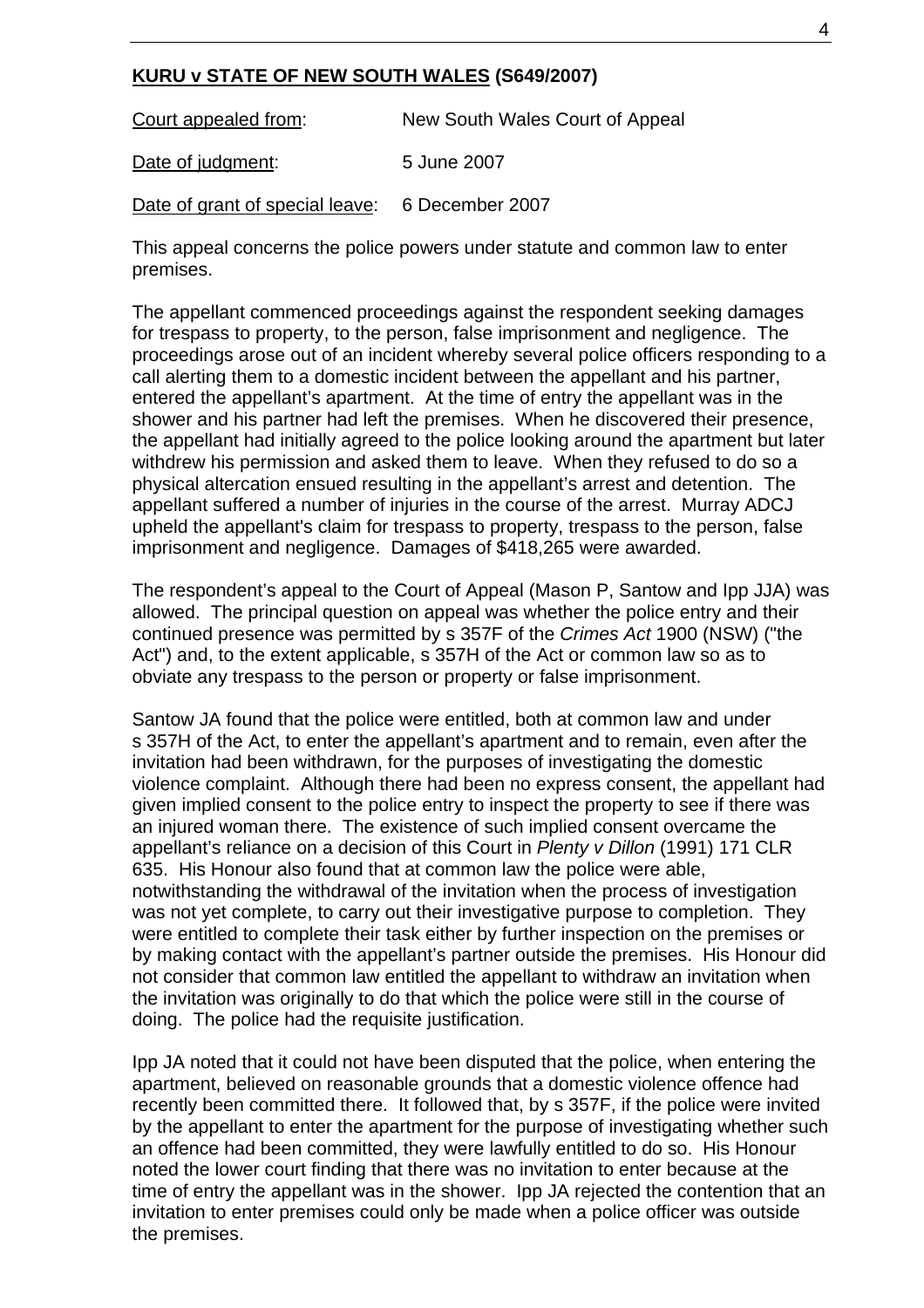By agreeing when he first saw police that they could look around his apartment, the appellant invited them to enter and remain in the apartment within the meaning of the word "invited" in s 357F(2). His Honour also agreed that the police were entitled at common law to enter the apartment. His Honour noted authority to the effect that at common law any person was entitled to enter private premises to prevent a breach of the peace from occurring. *Plenty v Dillon* did not alter this. His Honour was satisfied that the police remained in the apartment for a period reasonably necessary to take the action of the kind they were required by s 357H(1)(a) to take and s 357H(1) authorised them to remain, notwithstanding the revocation of consent by the appellant. Further, at common law, even though the police were told to leave by the appellant, they were entitled to stay until they had taken reasonable steps to satisfy themselves that no offence had been committed. He was satisfied that the police remained there to ascertain whether or not a domestic violence offence had been committed.

The grounds of appeal include:

- The New South Wales Court of Appeal erred in holding that the police were not trespassers on the appellant's premises.
- The New South Wales Court of Appeal erred in holding that the police were lawfully entitled by sections 357F and 357H of the Act (now repealed) to enter, and remain, on the appellant's premises.
- The New South Wales Court of Appeal erred in holding that the police were lawfully entitled at common law, to enter, and remain, on the appellant's premises.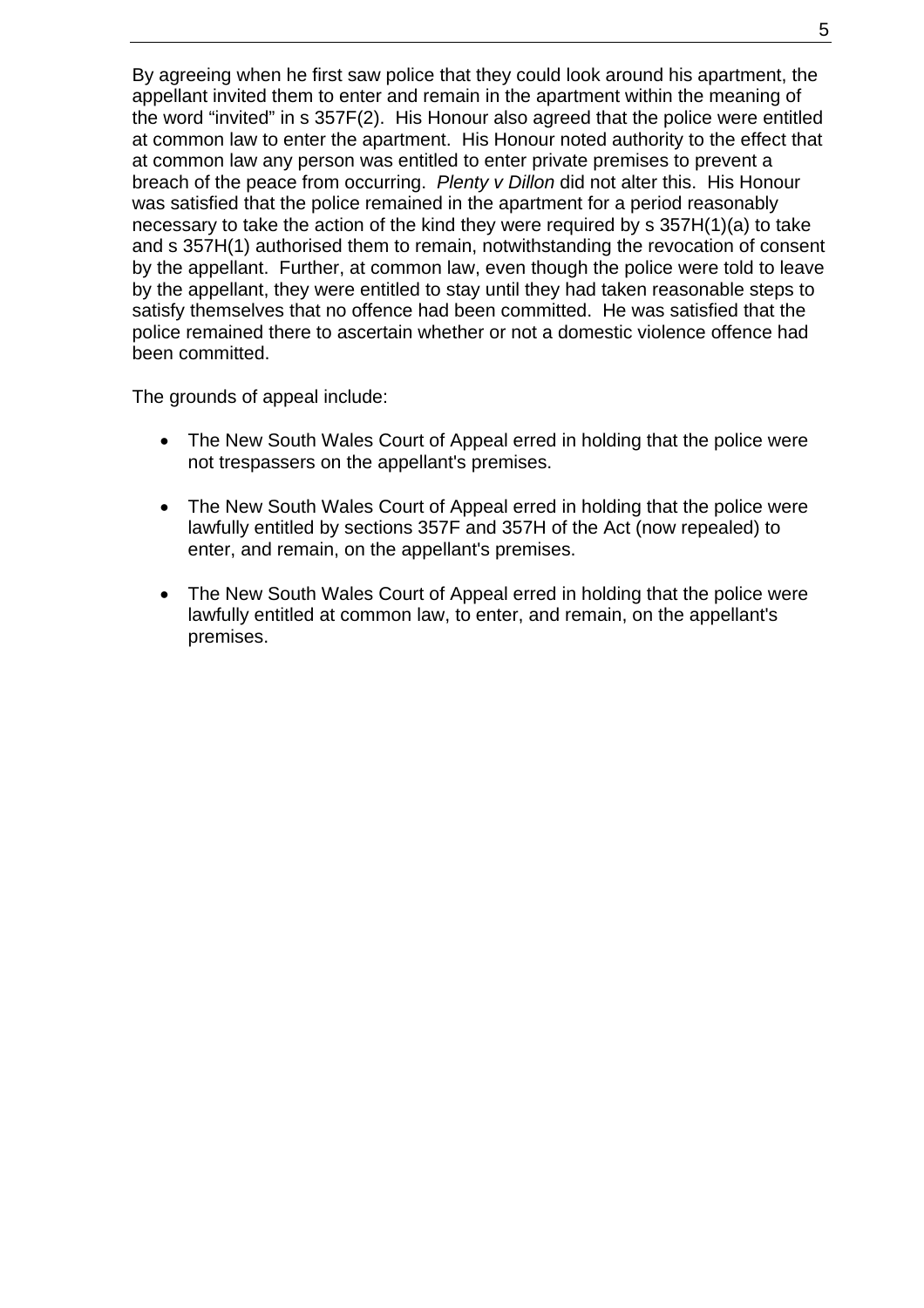## **W.R CARPENTER HOLDINGS PTY LIMITED & ANOR v COMMISSIONER OF TAXATION (S652/2007 & S653/2007)**

Court appealed from: Full Court of the Federal Court of Australia

Date of judgment: 11 July 2007

Date of grant of special leave: 14 December 2007

The Appellants appealed against certain determinations ("the determinations") made by the Respondent under section 136AD of the *Income Tax Assessment Act* 1936 (Cth) ("the Act"). Those determinations were made in relation to consideration for property sold by the Appellants under international agreements ("the agreements"). The Respondent determined that the agreements were not at arm's length and it made transfer pricing determinations accordingly. This was done pursuant to section 136AD(1) and subsection (4) of the Act. The First Appellant was assessed on \$17.89 million for deemed or imputed interest, while the Second Appellant was assessed for almost \$900,000 for imputed interest.

The Appellants sought particulars of all the matters the Respondent took into account when making the determinations. The Respondent countered that his reasoning process was not an issue, nor was it the subject of judicial review. In the alternative he submitted that the Appellants bore the onus of proving that the assessments were excessive. On 20 September 2006 Justice Lindgren agreed with the Respondent's submissions and dismissed the Appellants' motion.

On 11 July 2007 the Full Federal Court (Heerey, Stone & Edmonds JJ) unanimously dismissed the Appellants' appeal. Their Honours held that the Respondent's determinations could still be challenged, but just not on judicial review grounds. This could be done by challenging the existence of the preconditions necessary to empower the Respondent to make the determinations. That said, it was up to the Appellants to prove that the assessment was excessive by showing that the correct arm's length consideration was less than the deemed amount of the Respondent's determination. In such a case the Appellants would prove that the statutory preconditions for the Respondent's discretion did not in fact exist.

The Full Court also held that when Parliament intended the criteria for liability to include the Respondent's state of mind, opinion or judgment, section 177(1) allowed a taxpayer to examine this on judicial review grounds. Where Parliament however had exhaustively set out the criteria for liability by reference to objective matters, but had made the application of those criteria dependent upon a step being taken by the Commissioner, that step was procedural and was not part of the criteria for liability. The making of such a determination was not therefore subject to examination on judicial review grounds.

The grounds of appeal (in both matters) include:

• The Full Court (Heerey, Stone & Edmonds JJ) erred in holding that, in making a detemination under para (d) of sub-secs 136AD(1) or (2) for either sub-section to apply, the Commissioner was "not making any finding as to an element or criterion of tax liability" [Para 29, following from para 27] and that the Court should have held that the making of a determination under para (d) is one of four criteria for the exisitence of a tax liability.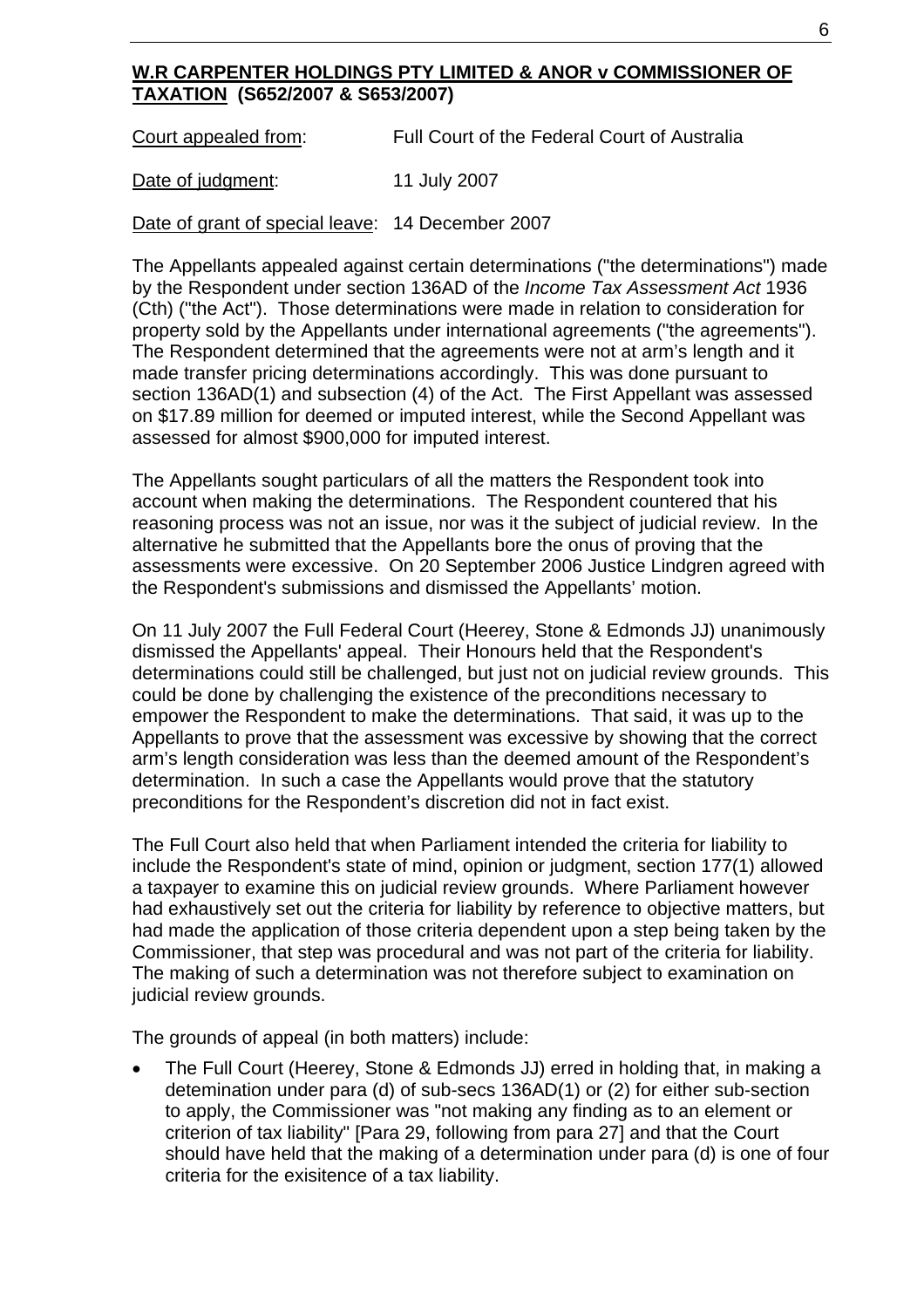On 7 January 2008 the Respondent (in both matters) filed a notice of contention, the ground of which is:

• The Respondent has not asserted, and does not propose to assert, a positive case as to his state of mind or reasoning processes, of which, in accordance with the general principles governing the supply of particulars, particularisation might be appropriate.

On 20 February 2008 the Appellants (in both matters) filed a notice of constitutional matter, the grounds of which include:

- The constitutional issue involved in these appeal proceedings is whether the view of sec 136AD, read with sub-secs 175 and 177 of the Act, acted on by the Full Court of the Federal Court of Australia in a decision delivered on 11 July 2007:
	- i) would deprive the High Court of the juriisdiction conferred on it by sec 75(v) of the Constitution;
	- ii) would confer judicial power on the Commissioner;
	- iii) would impose an incontestable tax; or
	- iv) would mean that sec 136AD is not a law within section 51 of the Constitution.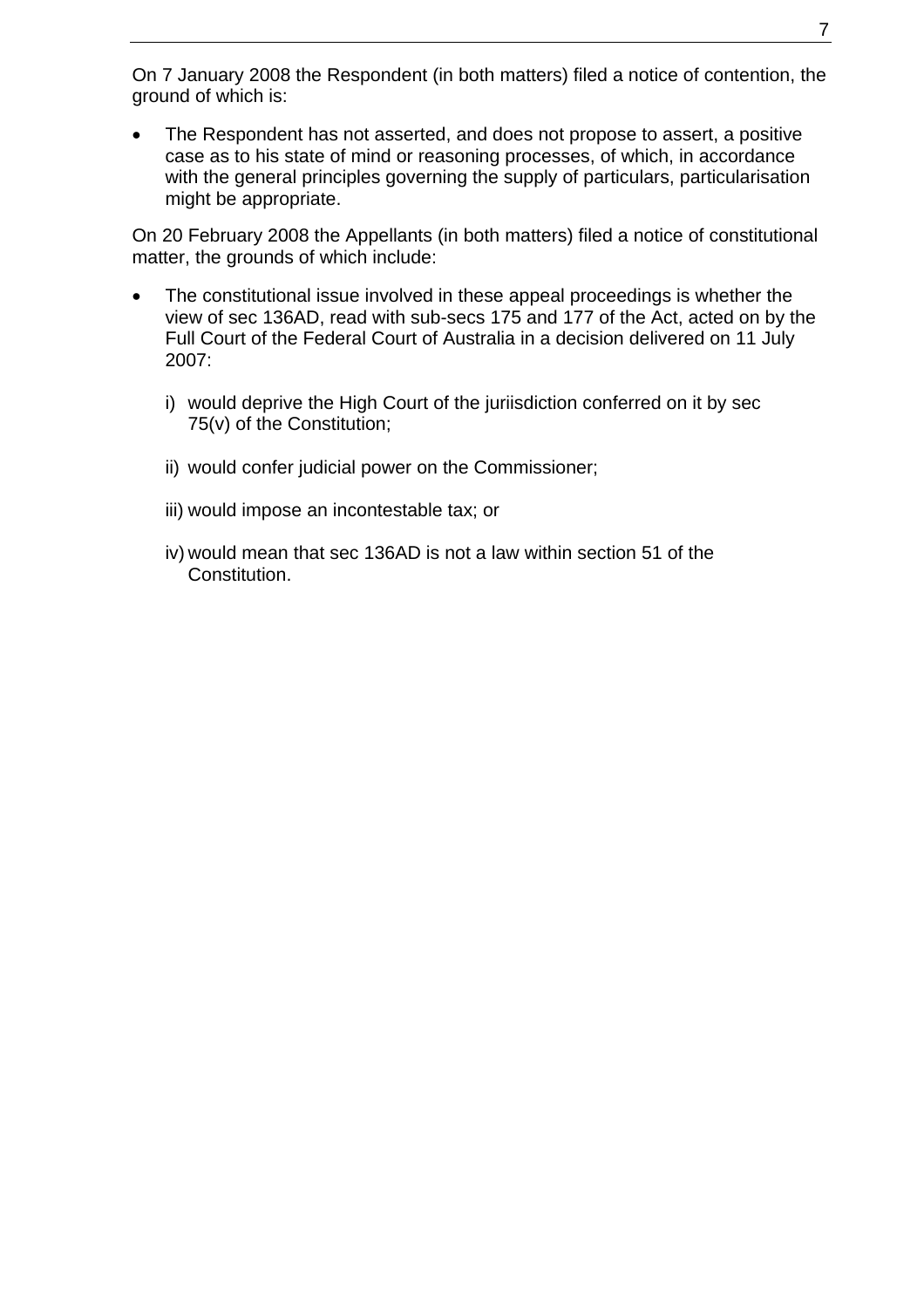# **COPYRIGHT AGENCY LIMITED v STATE OF NEW SOUTH WALES (S595/2007)**

Court appealed from: Full Court of the Federal Court of Australia

Date of judgment: 5 June 2007

Date of grant of special leave: 16 November 2007

The Copyright Agency Limited ("CAL") has appealed against the judgment of the Full Federal Court whereby that Court answered questions referred to it by the Copyright Tribunal of Australia ("the Tribunal").

CAL has been declared under section 153F of the *Copyright Act* 1968 (Cth) ("the Act") to be a collecting society for each owner of copyright in works, other than a work included in a sound recording or a film.

CAL made an application to the Tribunal under section 153A, 153K 161, 183(5) and 183A of the Act. It requested the Tribunal:

- a) to determine, in respect of copying that is within section 183 of the Act, the method for working out equitable remuneration for the making of digital copies of survey plans by the State after 18 December 1998, including the sampling system to be used for estimating the number of copies, in accordance with section 183A(3)(a) of the Act, and
- b) to fix the terms for communications to the public, by the State of New South Wales ("the State") of survey plans within section 183 of the Act.

The Tribunal then made certain findings. CAL and the State subsequently and jointly requested the Tribunal, pursuant to section 161(1) of the Act, to refer for determination by the Federal Court of Australia certain questions of law. This was done by way of stating a case for the opinion of the Federal Court. On 5 June 2007 the Full Federal Court (Lindgren, Emmett & Finkelstein JJ) unanimously held:

- a) that none of the relevant plans was made under the direction or control of the State in terms of section 176 of the Act;
- b) that none of the relevant plans was first published by or under the direction or control of the State, in terms of section 177 of the Act;
- c) that the State, other than by operation of section 183 of the Act, was entitled to a licence to reproduce and communicate to the public each of the relevant plans;
- d) that the licence was for the State to do everything that, under the statutory and regulatory framework that governs registered plans, the State is obliged to do with, or in relation to, registered plans; and
- e) that none of the relevant plans was reproduced within the meaning of the Act, by entering the Digital Cadastral Database in the manner set out in the Stated Case, of data sourced from the Plans.

The grounds of appeal are:

• The Full Federal Court erred in holding that question 5 should have been answered "Yes" and ought to have held that it be answered "No".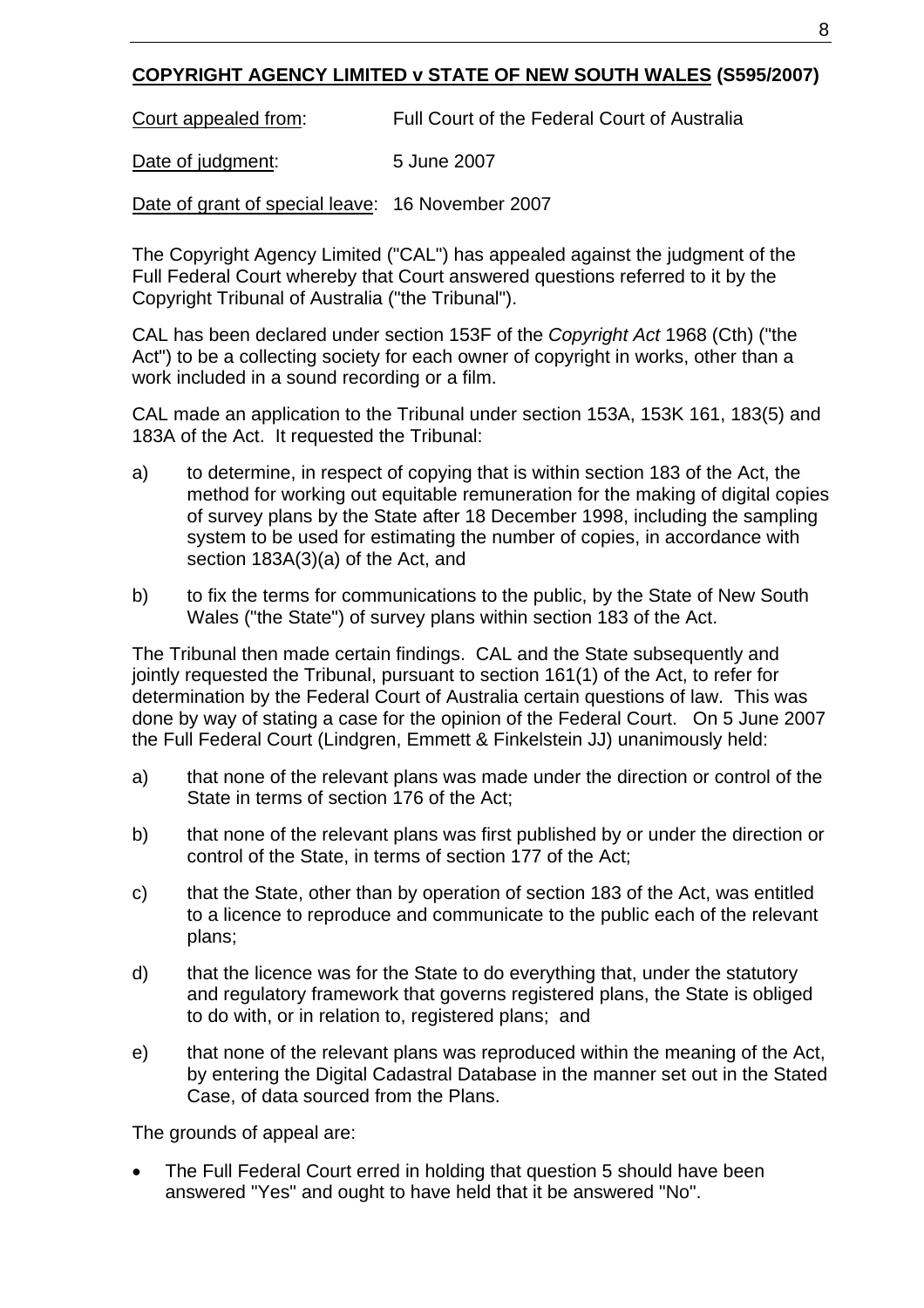- The Full Federal Court erred in failing to hold that an implied licence did not exist on the facts of this case having regard to the existence of the statutory scheme of section 183 of the Act.
- The Full Federal Court erred in holding that question 6 should be answered as follows "the licence for the State to do everything that, under the statutory and regulatory framework that governs registered plans, the State is obliged to or authorised to do with or in relation to registered plans."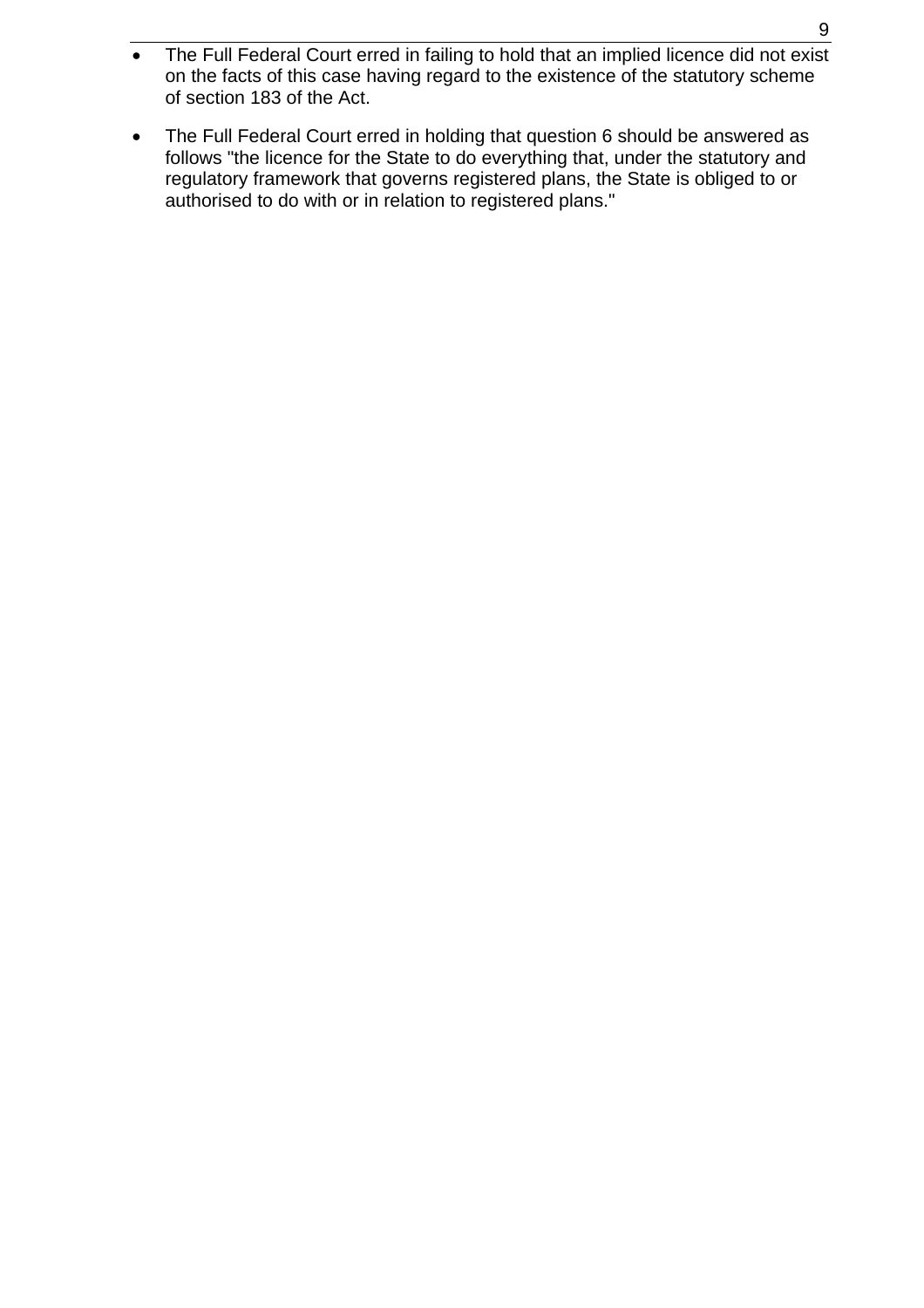### **OSLAND v SECRETARY TO THE DEPARTMENT OF JUSTICE (M3/2008)**

Court appealed from:Court of Appeal of the Supreme Court of Victoria

Date of judgment:17 May 2007

Date special leave granted: 14 December 2007

The appellant was found guilty of murdering her husband, and after her appeal on conviction and sentence was finally refused by this Court on 10 December 1998 (see *Osland v The Queen* (1998) 197 CLR 316), the appellant submitted a petition for mercy to the Victorian Attorney-General, seeking a pardon from the Governor. On 6 September 2001 the Attorney-General announced that the Governor had refused the petition. In a press release the Attorney-General referred to legal advice received from three senior counsel recommending that the petition be denied. The appellant sought access to a number of advices provided to the Governor in connection with her petition, invoking the *Freedom of Information Act* 1982 (Vic) ('the Act'). The Department of Justice refused access to the documents, a decision later overturned by the Victorian Civil and Administrative Tribunal. Nine documents remained in dispute. The Tribunal found that the documents were exempt from production and that legal professional privilege had not been waived, but that public interest nevertheless required access to be granted under s 50(4) of the Act.

The respondent's appeal to the Court of Appeal (Maxwell P, Ashley JA and Bongiorno AJA) was successful. On the question of whether there had been an implied waiver of privilege, Maxwell P noted that the test was one of inconsistency between the conduct of the "client" and the maintenance of confidentiality. The Court did not accept the general proposition that disclosure of the conclusion of legal advice waived privilege over the entirety of the advice. The inconsistency test allowed for the privilege holder to disclose the content of legal advice to a third party for a particular purpose without being held to have waived privilege in that advice. In this case, the evident purpose of the Attorney-General's disclosure was to inform the public that the recommendation that the petition be denied was based on independent legal advice and was disclosure for the purpose of explaining or justifying his actions. There was no inconsistency between disclosing the fact of and conclusions of the independent advice for that purpose and wishing to maintain the confidentiality of the advice itself.

On the question of whether public interest warranted disclosure in accordance with s 50(4), the Court found that the Tribunal erred in treating the claim for exemption under s 30 as a secondary claim and that to do so failed to take into account public interest considerations underlying the exemption for internal working documents. Further, the Tribunal erred in approaching the matter on the basis that, when considering whether the public interest required disclosure of a privileged document, each document had to be considered individually. The public interest factors underpinning the privilege supported all privileged documents uniformly and did not depend on the particular content of a privileged document. Further, the Court found that the Tribunal fell into error in conflating "matters of public interest" with the phrase "in the public interest". The Tribunal took into account an irrelevant consideration, being the Tribunal's perception of the extent to which the public wished to know why the petition had been denied. The test of public interest in s 50(4) was a stringent test and the desirability of greater transparency in decisionmaking by the executive had no place in the s 50(4) analysis. The Court concluded that the test was not satisfied in this case.